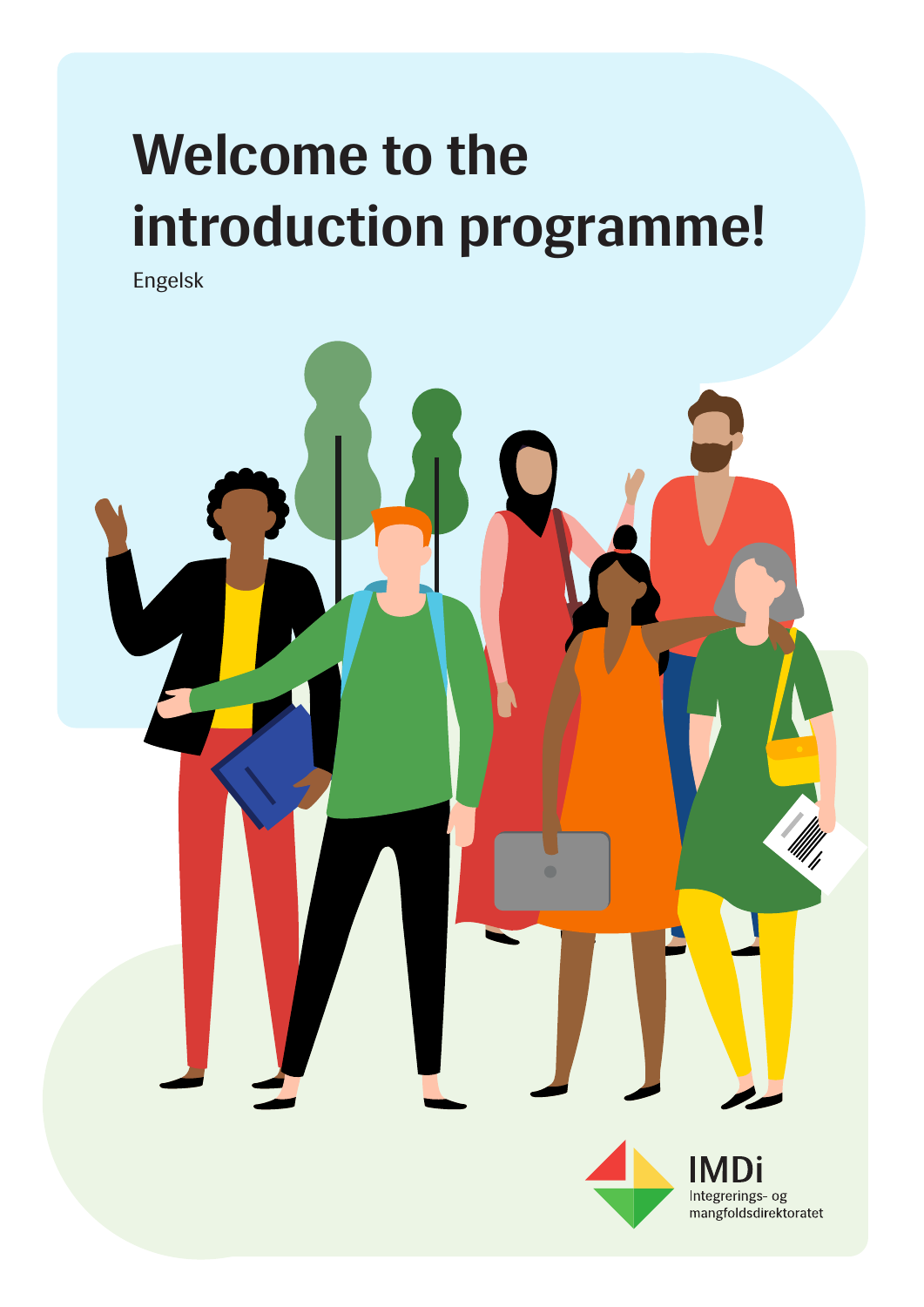#### **What is the introduction programme?**

The introduction programme is a training programme intended to prepare you for participation in Norwegian working life. All refugees between 18 and 55 years of age who arrive in Norway shall participate in the introduction programme. The same applies to family members who arrive in the country at a later date.

Through the introduction programme, you will learn the Norwegian language and gain an understanding of Norwegian society. You will receive training and obtain knowledge about Norwegian working life. You will also receive education, if needed. A goal is for you to obtain a job or an education once you have completed the programme.

The introduction programme shall commence as early as possible and no later than three months after you are settled in your municipality.

The introduction programme is a full-time programme.



#### **Expectations of you**

It is important that you arrive prepared for the lessons and that you take responsibility for learning the content of the programme.

Your programme advisor and teacher will help you. They can provide you with advice and guidance. If you have any questions along the way, it is important that you speak with them.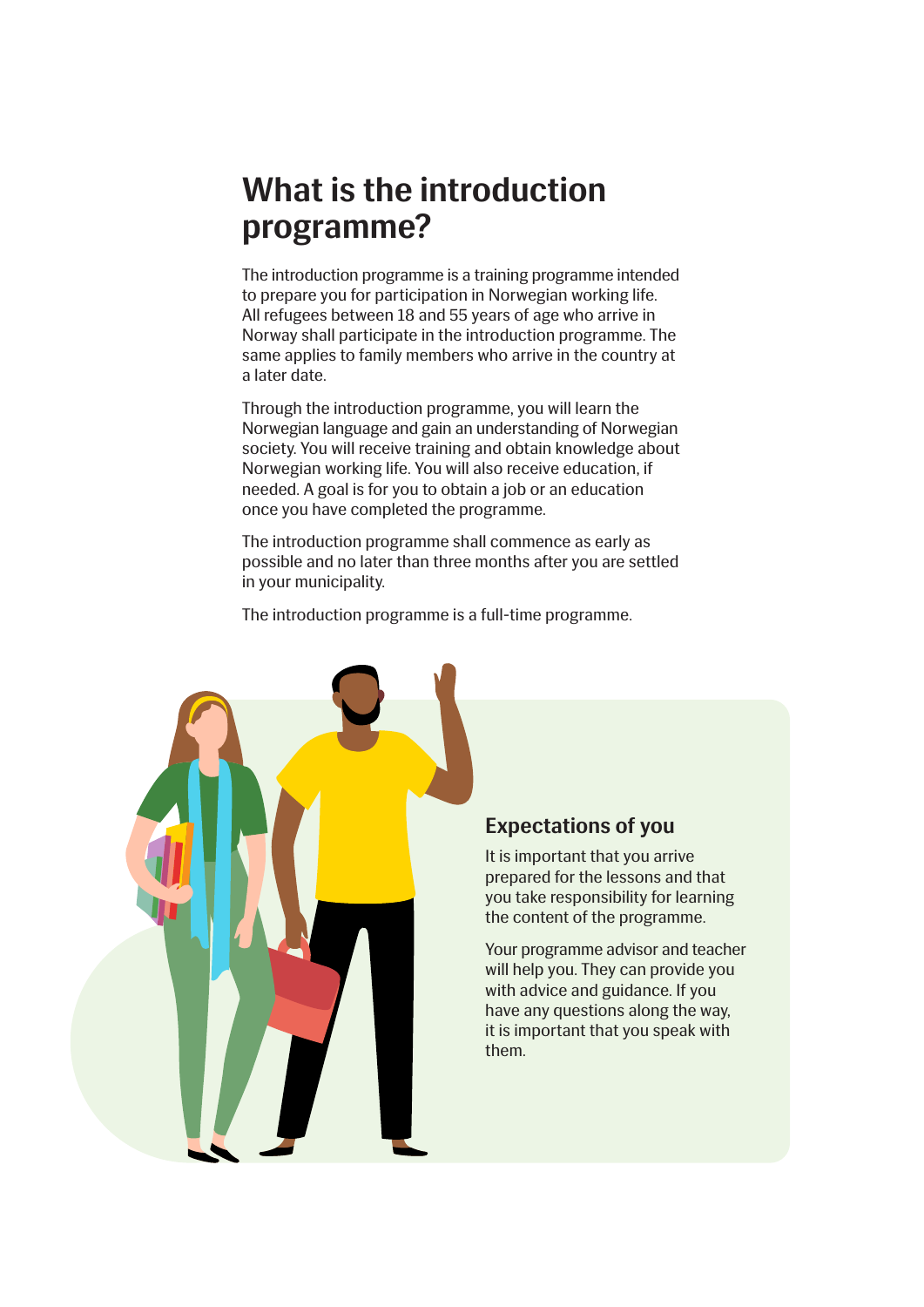#### **Financial support**

You will receive money while you are participating in the introduction programme. This support is referred to as "introduction benefits".

The introduction benefits entail that you do not have to earn an income while you are participating in the programme.

If you are under 25 years of age and are living with your parents, you will receive a somewhat smaller amount.

You are required to pay tax on your introduction benefits. Tax is automatically deducted from your payments.

If you are receiving other financial support, the amount you receive may be reduced. This does not apply to child benefits or cash-for-care benefits, or if you are earning money outside of the programme.

It is the municipality that disburses the introduction benefits. If you provide incorrect information, the municipality may demand that you repay the introduction benefits.



#### **Holidays, absence and leaves of absence**

You are entitled to five weeks' holiday per year. You are also entitled to time off in connection with sickness, pregnancy or childbirth, or if, for other important reasons, you are unable to participate. We refer to this as a "leave of absence". You must ask your programme advisor in order to be granted a leave of absence.

If your absence is not approved by your programme advisor, your introduction benefits will be deducted, and you will have less time in the programme.

If you discontinue your participation in the programme, you will lose the right to participate at a later date. You will also lose your introduction benefits.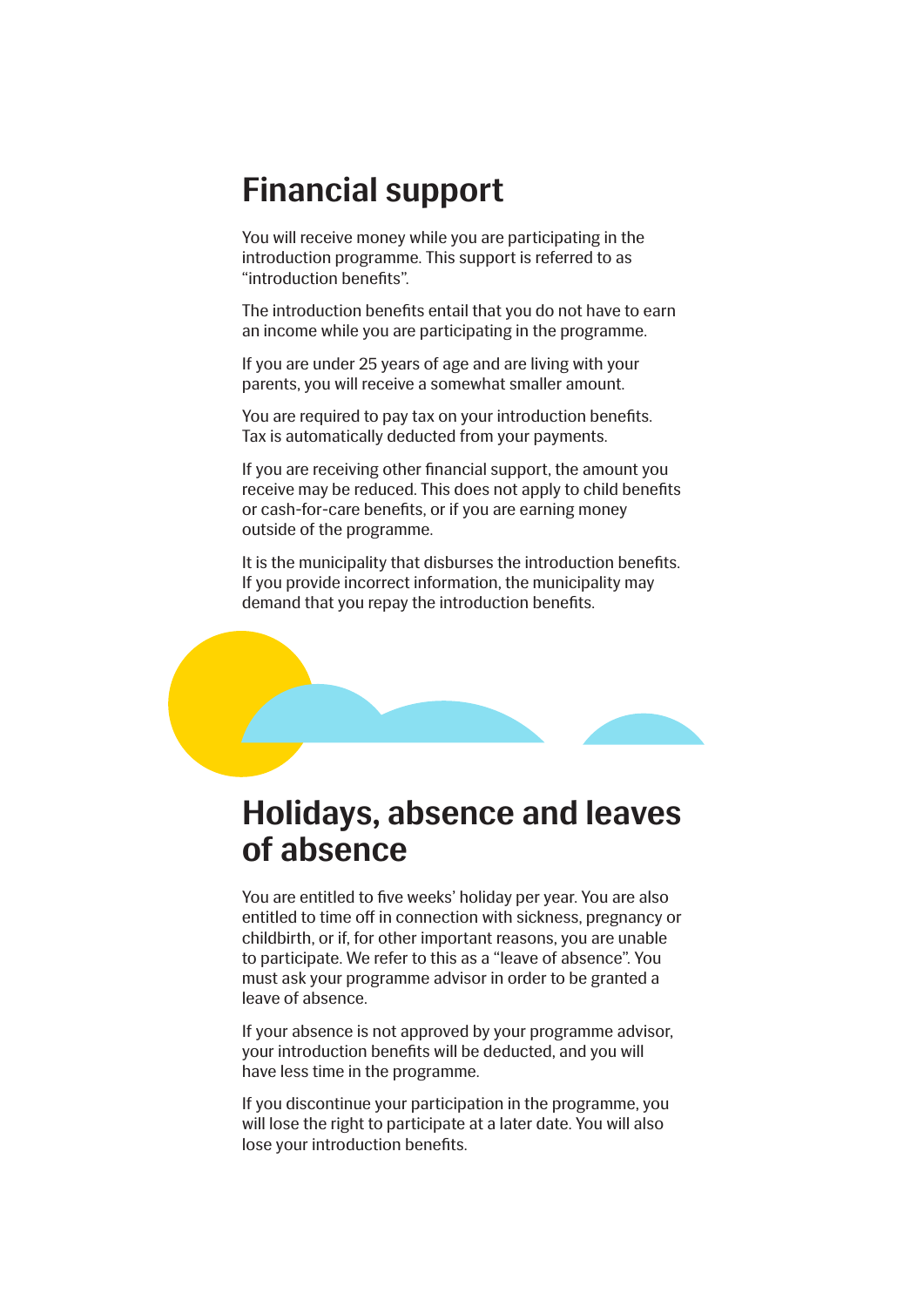#### **What will the introduction programme contain?**

The introduction programme has some content that is common to all participants, while other content is adapted to you.

- **• All participants shall learn the Norwegian language. Your teacher shall establish a goal for your training in Norwegian language. This Norwegian language goal depends on your previous schooling.**
- **• All participants shall also learn about Norwegian society. This training is intended to make it easier for you to participate in society.**
- **• All participants shall participate in the course "Livsmestring i et nytt land" (Mastery of life in a new country). This course is intended to make it easier for you to make good choices in Norway and influence your own situation. You will also learn how you can receive help when needed.**

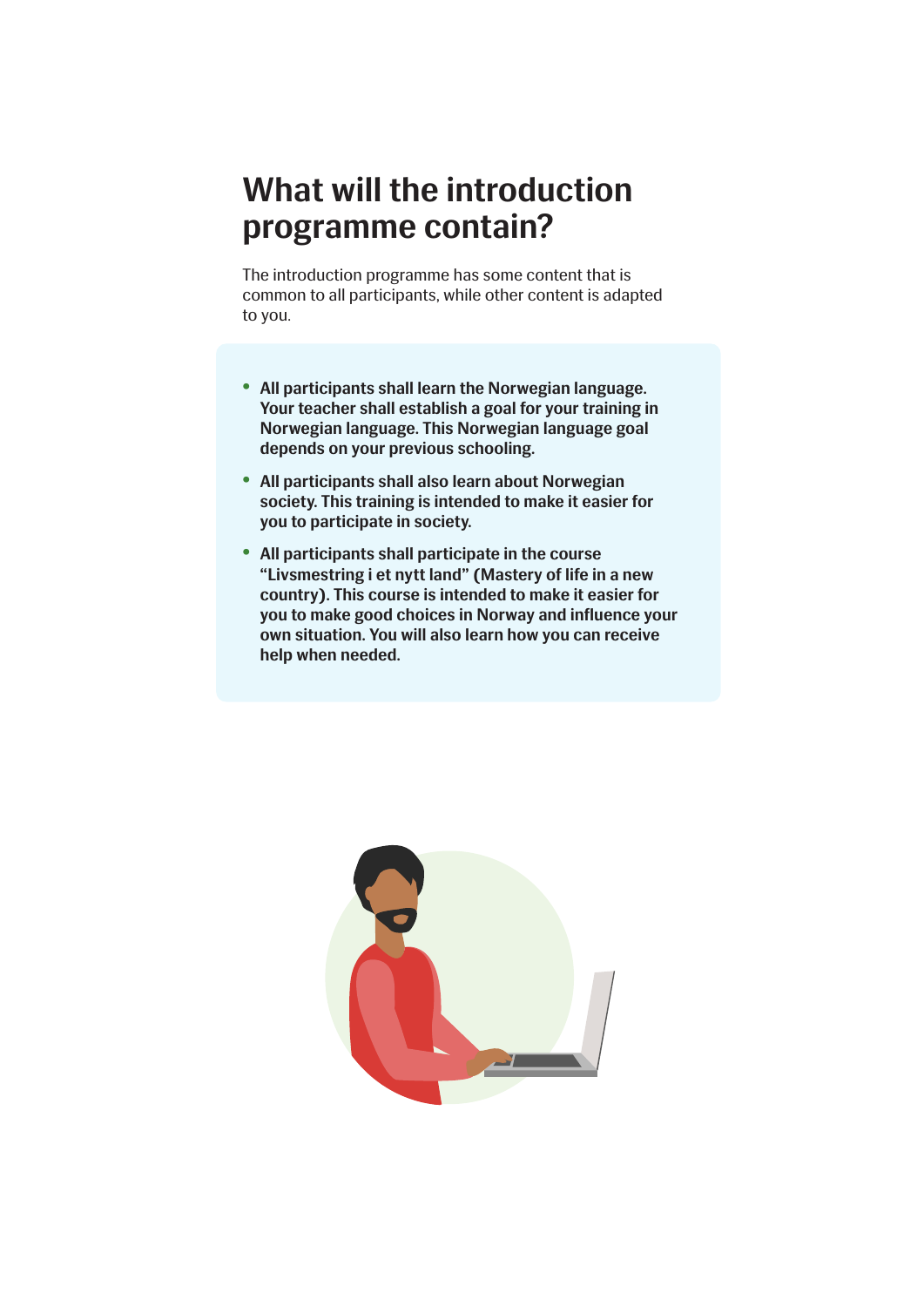If you have or are expecting children, you will also receive parental guidance. Through this guidance, you will learn what it is like to be a parent in Norway and what services are available for you and your children.

The introduction programme will also include content that is adapted to you and your goals. This may involve unpaid participation in working life or education. Many participate in working life and in education during the time they are part of the introduction programme.

You and your programme advisor shall jointly draw up a plan for the content of your introduction programme and its duration.



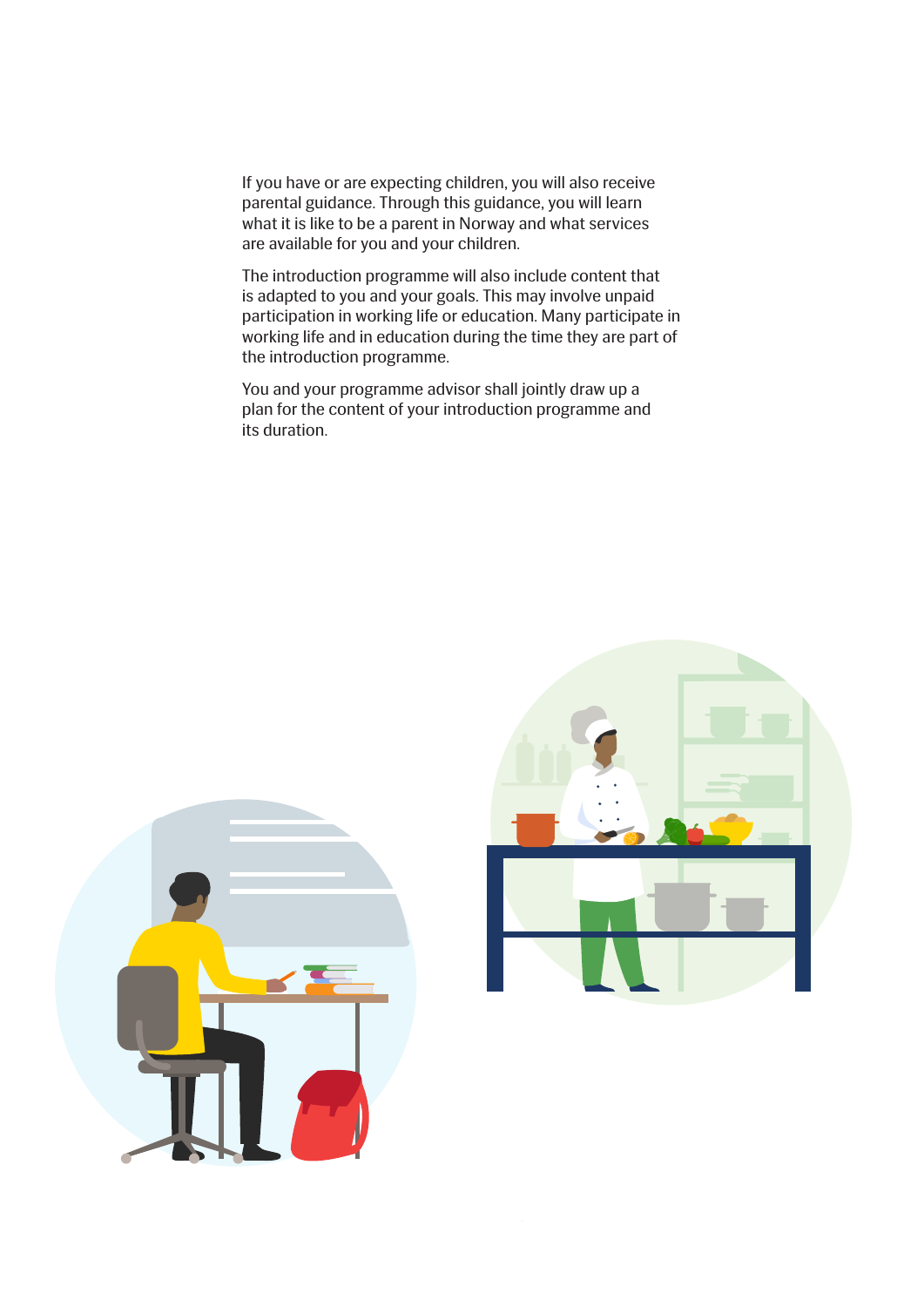#### **Career guidance**

Before you commence the introduction programme, you will receive career guidance. This is guidance regarding your opportunities for education and work in the future.

The career guidance is based on information regarding your work experience and education from your home country. This should have been assessed before you receive career guidance.



### **End goal for the introduction programme**

After you have received career guidance, you and your programme advisor shall determine what you should achieve over the course of the introduction programme. This may be a goal to enrol in higher education or a goal to find a job. It may also be a goal to complete all or part of an educational pathway. This is referred to as an "end goal".

The end goal for the introduction programme is determined based on your work experience and education from your home country, and what wishes you have regarding work in the future.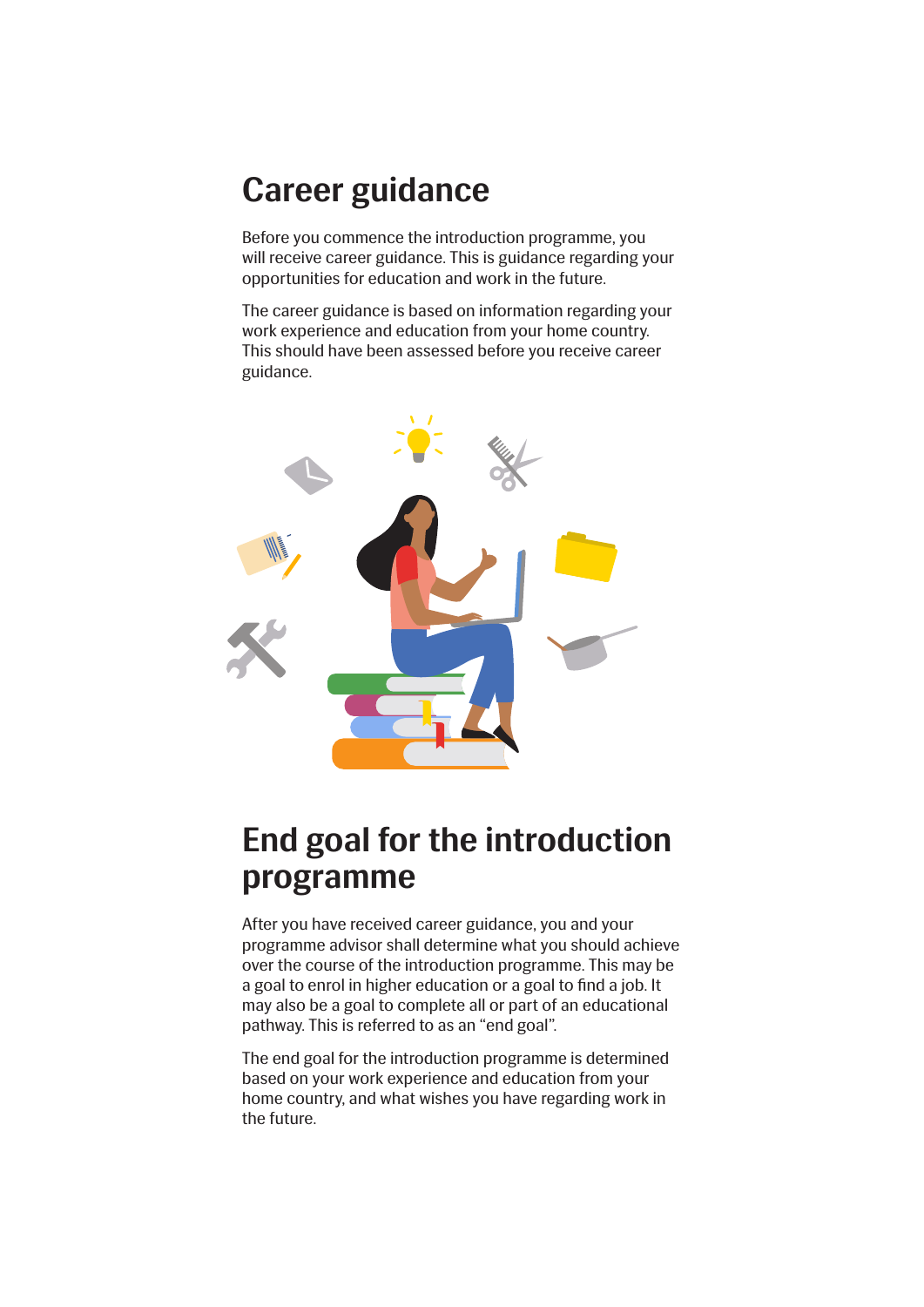#### **What is the duration of the introduction programme?**

It is your end goal that will determine the duration of the introduction programme.

If you already have upper secondary education from your home country, and the end goal is to qualify for higher education or to find a job, the introduction programme may take up to six months to complete.

If the end goal is to complete upper secondary education, the introduction programme may take up to three years to complete.

If the end goal is to find a job, the introduction programme may take up to two years to complete.

In some circumstances, it may be possible to extend the duration of the programme.

| <b>END GOAL</b>                                                                                                                | <b>DURATION OF THE PROGRAMME</b> |
|--------------------------------------------------------------------------------------------------------------------------------|----------------------------------|
| <b>Completion of upper secondary</b><br>education                                                                              | Up to three years                |
| Work, or qualification for high<br>education                                                                                   | Up to six<br>months              |
| Work or completion of parts or all<br>of primary and lower secondary<br>education or upper secondary<br>education and training | X<br>Up to two years             |